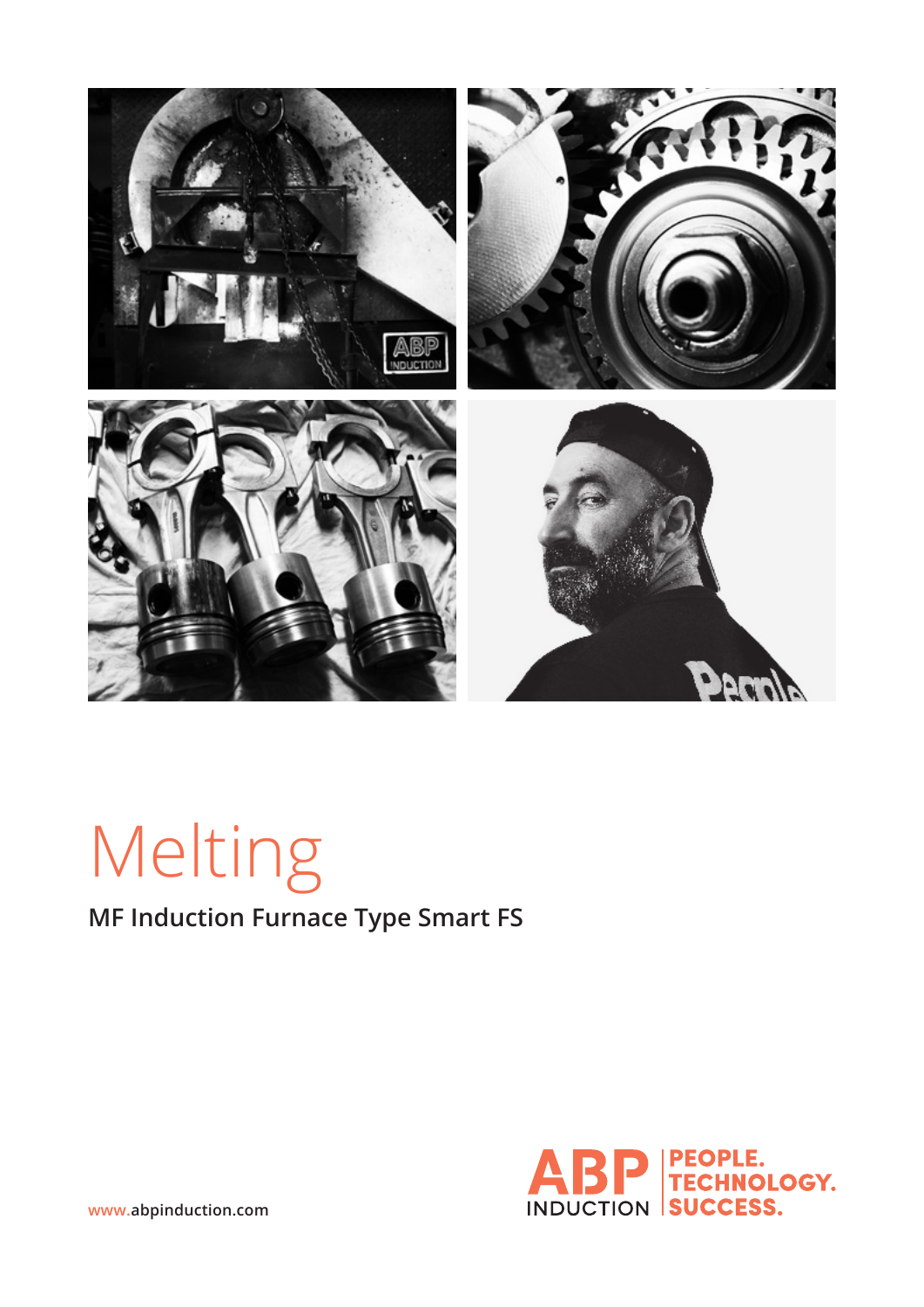## MF Induction Furnace

## **Available systems**

- **meets requirements for melting** ferrous and non-ferrous alloys
- 300–800 kg capacity (related to cast iron)
- Melting rates between 400 kg/h–1.200 kg/h

## **Enhanced safety**

- Improved ground-fault detection system
- Automatic test of bath-grounding
- Automatic reactivation of detection system after manual deactivation
- Automatic self-test
- Furnace coil designed as headgehog-coil to prevent breakthroughs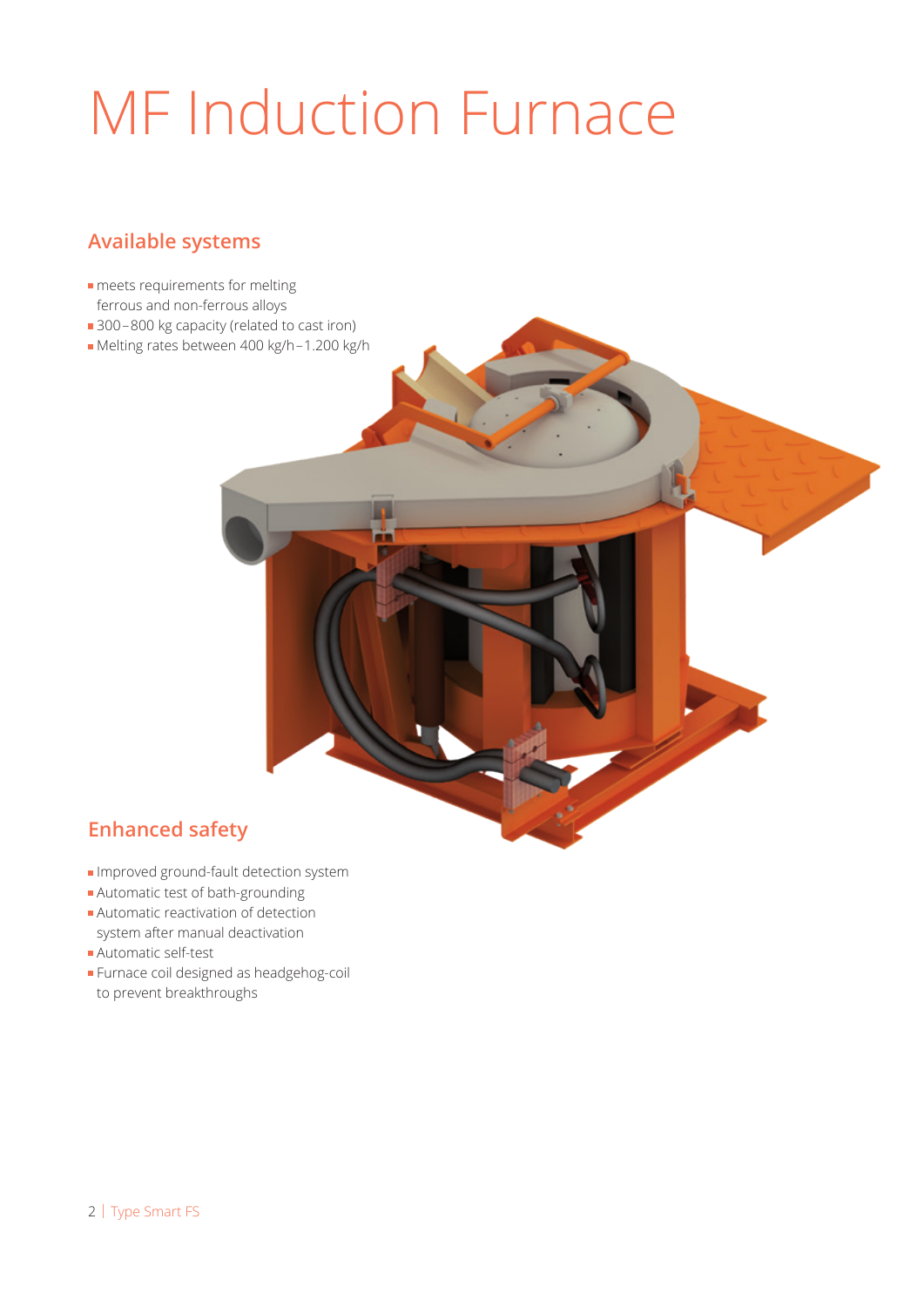## Type Smart FS

## **Coil Design**

- Long lifetime, based on rectangular copper profile
- **Segmental technology allows** "breathing" of the coil
- **Low energy consumption**
- Headgehog coil for higher safety

## **Furnace Design**

- Open design for easy maintenance
- Magnetic yokes for higher efficiency and reduction of strey fields
- **Separate furnace head for easy** exchange reduces downtimes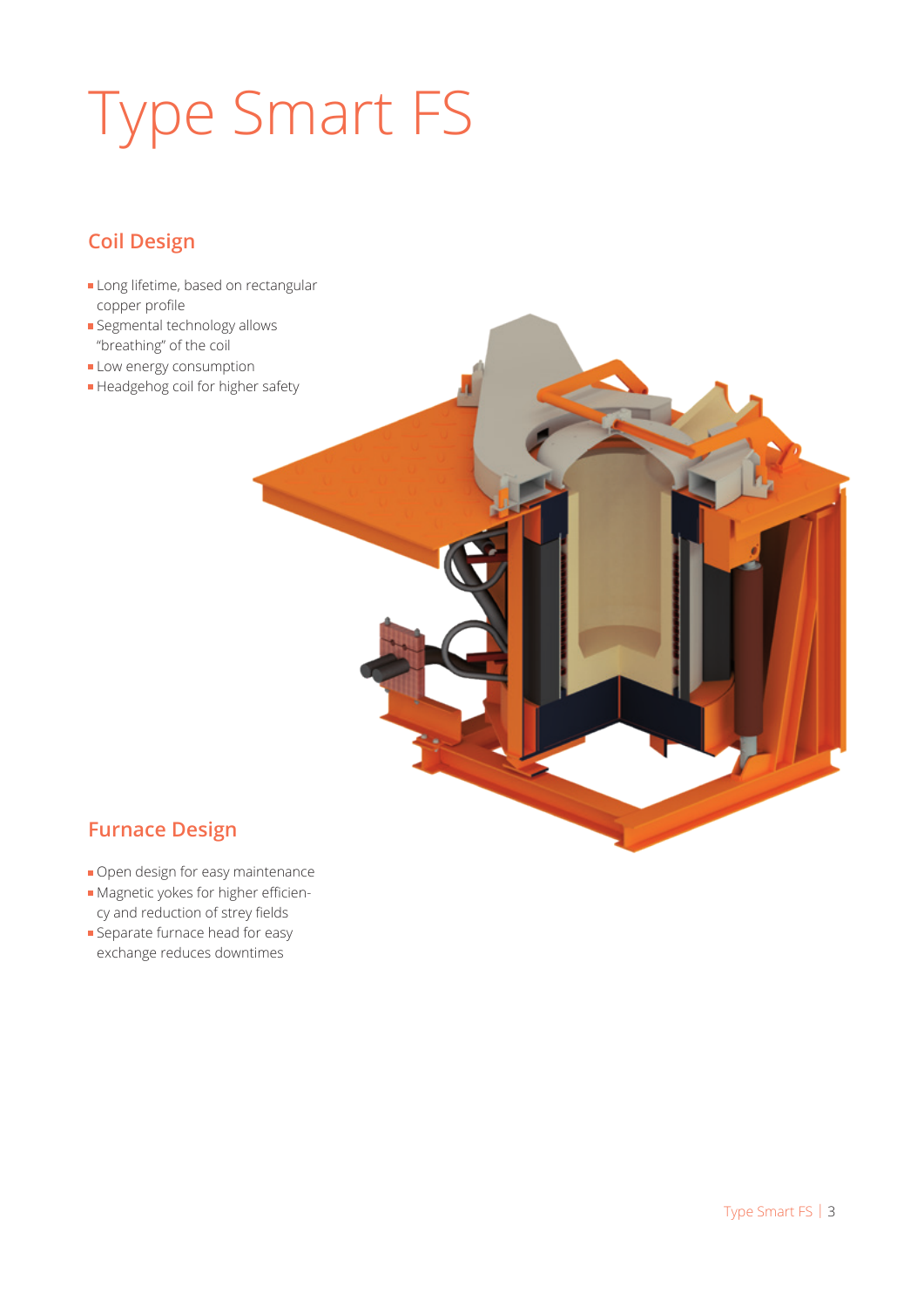### **Meltprocessor PRODAPT® - Advanced (optional)**

### PLC-based

- Calculation of energy request according to the furnace content
- Control of energy supply for melting and holding operation, as well as for cold-start and sintering
- **Monitoring and visualization of operation** data and conditions
- System monitoring and alarm function
- **Reporting function**

### **Efficient power supply with modern IGBT technology**

- Compact design based on modular structure
- High efficiency
- Single cooling circuit for furnaces and power supply
- Improved availability through short service times during a breakdown
- Power factor cos  $\varphi > 0.95$  95 in all mode of operations



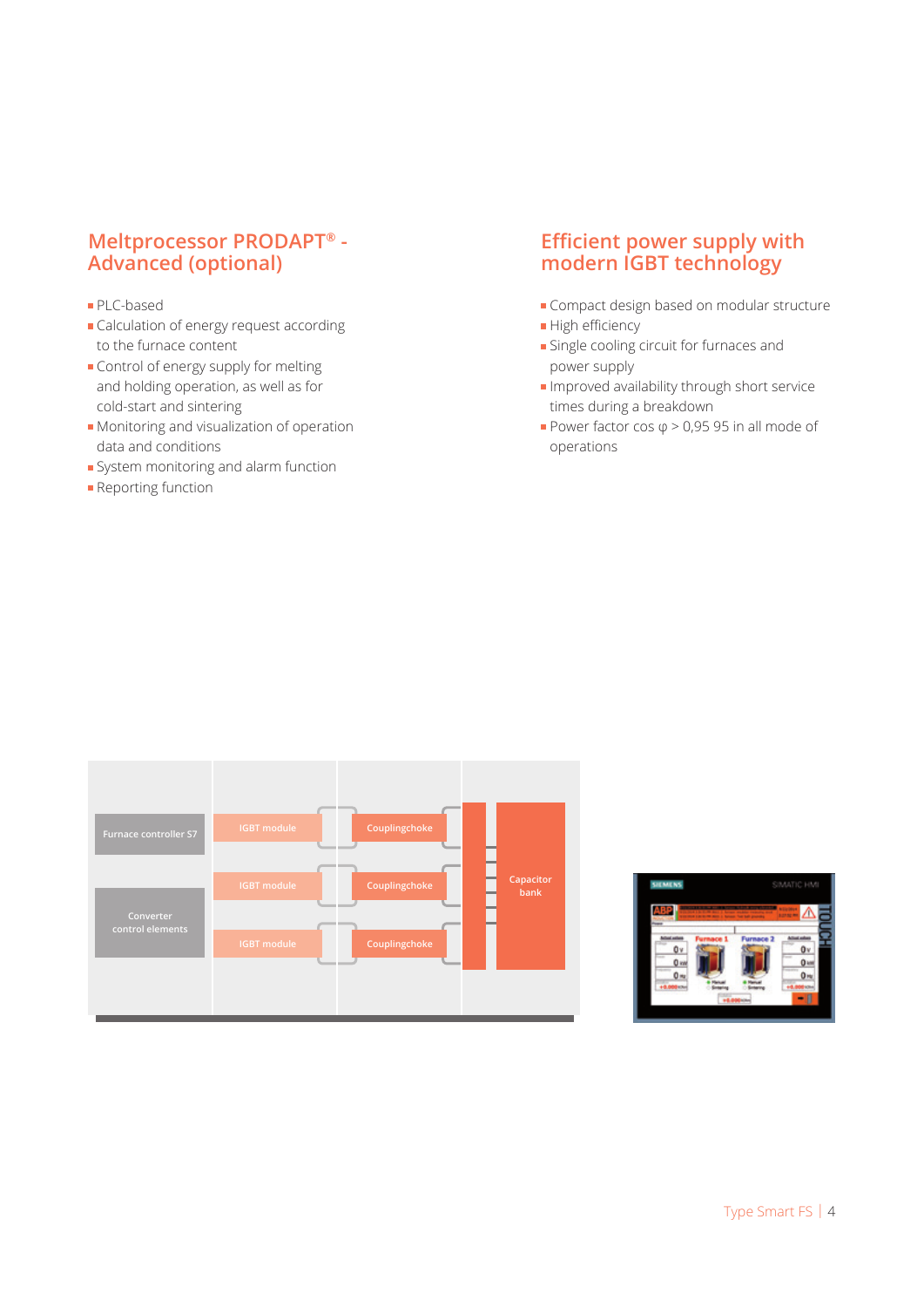## Type Smart FS



### **Advantages at a glance**

- **For ferrous and non-ferrous** metals
- High reliability and availability
- **Low energy consumption**
- $\blacksquare$  High operational safety
- Maintenance friendly design
- Low life cycle costs
- **energy supply in modern** IGBT design
- **Compact layout with low space** requirements